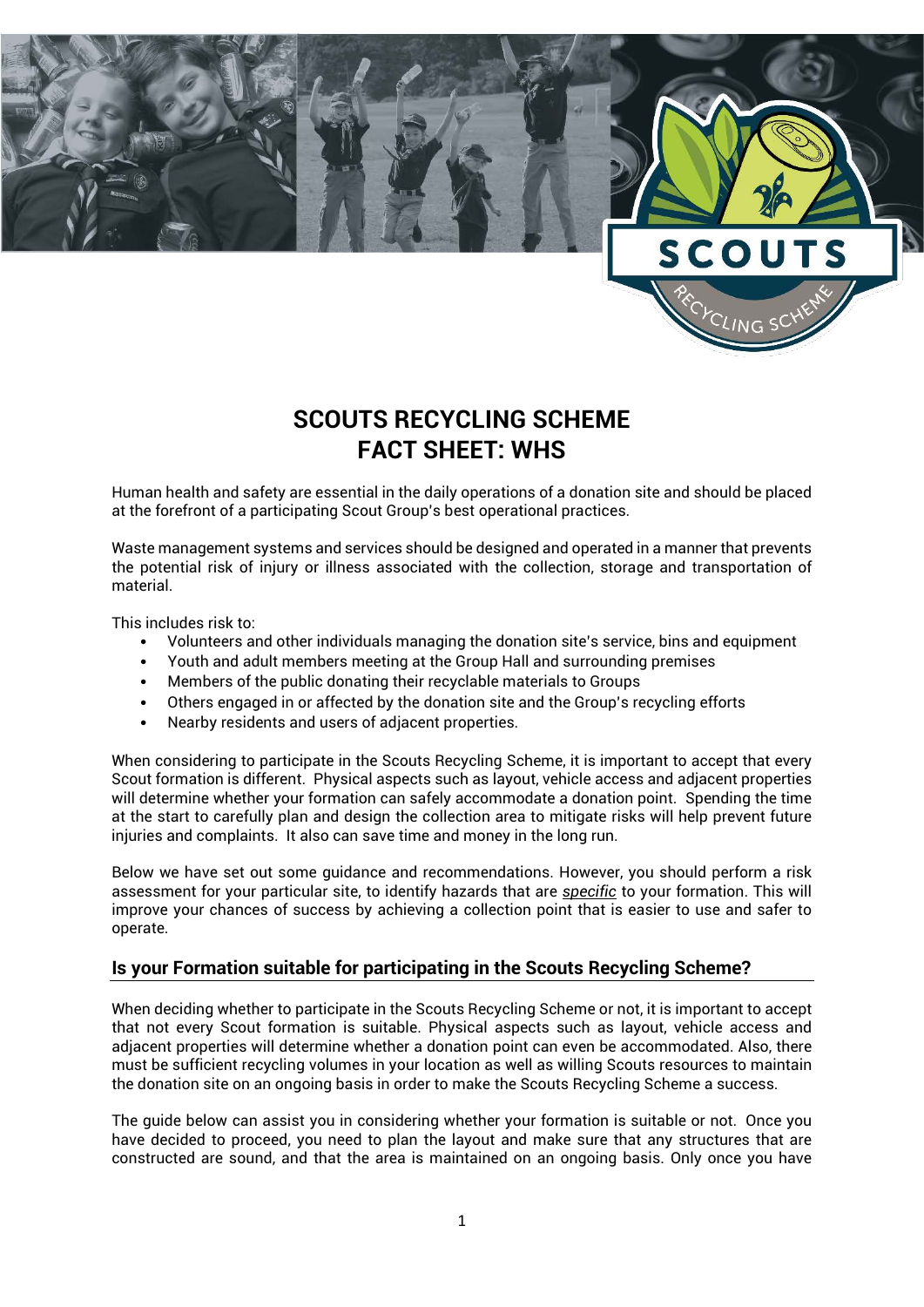

determined that a donation point can physically be accommodated at your formation and there are sufficient volunteers to maintain it, should you consider proceeding.

# **Guide to Determining whether your Formation is suitable for a Donation Site**

- Is there sufficient space to accommodate collection receptacles such as wheelie bins?
- Is glass currently permitted on the property?
- Is legal parking available near the receptacles, with room to manoeuvre a vehicle/trailer?
- Is the area well-lit and free of inherent trip hazards like deep gutters, open drains, large tree roots? (consider night time drop-offs)
- Is the area away from stormwater drains where stray containers can enter the stormwater system?
- No adverse impact to nearby residents? E.g. visual impact, increased activity, noise (the sound of bottles being dumped into a wheelie bin, can be very loud, especially at night time).
- Is the area relatively free of vandalism and dumping of rubbish? (Donation sites might be mistaken as a charity bin for the dumping of unwanted household goods).
- Are there sufficient scouting members and volunteers to set-up the site, maintain the site and transport the containers regularly (and have a trailer if applicable).
- Consider if there are other aspects that will determine whether your site is suitable or not.

*If you cannot answer 'yes' to all the above questions, your formation may not be suitable. If you still wish to proceed, you need to address these risks before proceeding.*

# **Design and Construction**

Once you have decided to set up a donation site:

- Consider the exact location and layout, to comply with the above points.
- Carefully consider the type of receptacles to use  $-$  e.g. wheelie bins, milk creates, cages and how they can safely be handled and transported. Remember that cans cannot be redeemed if crushed, so this adds to the volume.
- Construct any structures securely  $-$  i.e. not collapse or blow away and hurt someone. Scouts might be held responsible if harm occurs from design. No sharp edges where people can cut themselves in contact. Avoid creating crevices for snakes etc. to reside. If 'second hand' materials are used, ensure they are sound.
- Consider the potential for vandalism or misuse e.g. use a 'hole-in-the-wall' set up, or locked receptacles to restrict access. Carefully consider any locking mechanisms such as padlocks - make sure that adults or children cannot become trapped or locked inside, either accidentally or during 'horse play'.
- Avoid using receptacles that can collect rainwater as this will increase weight.
- Prior to construction, conduct a risk assessment for the work. For example: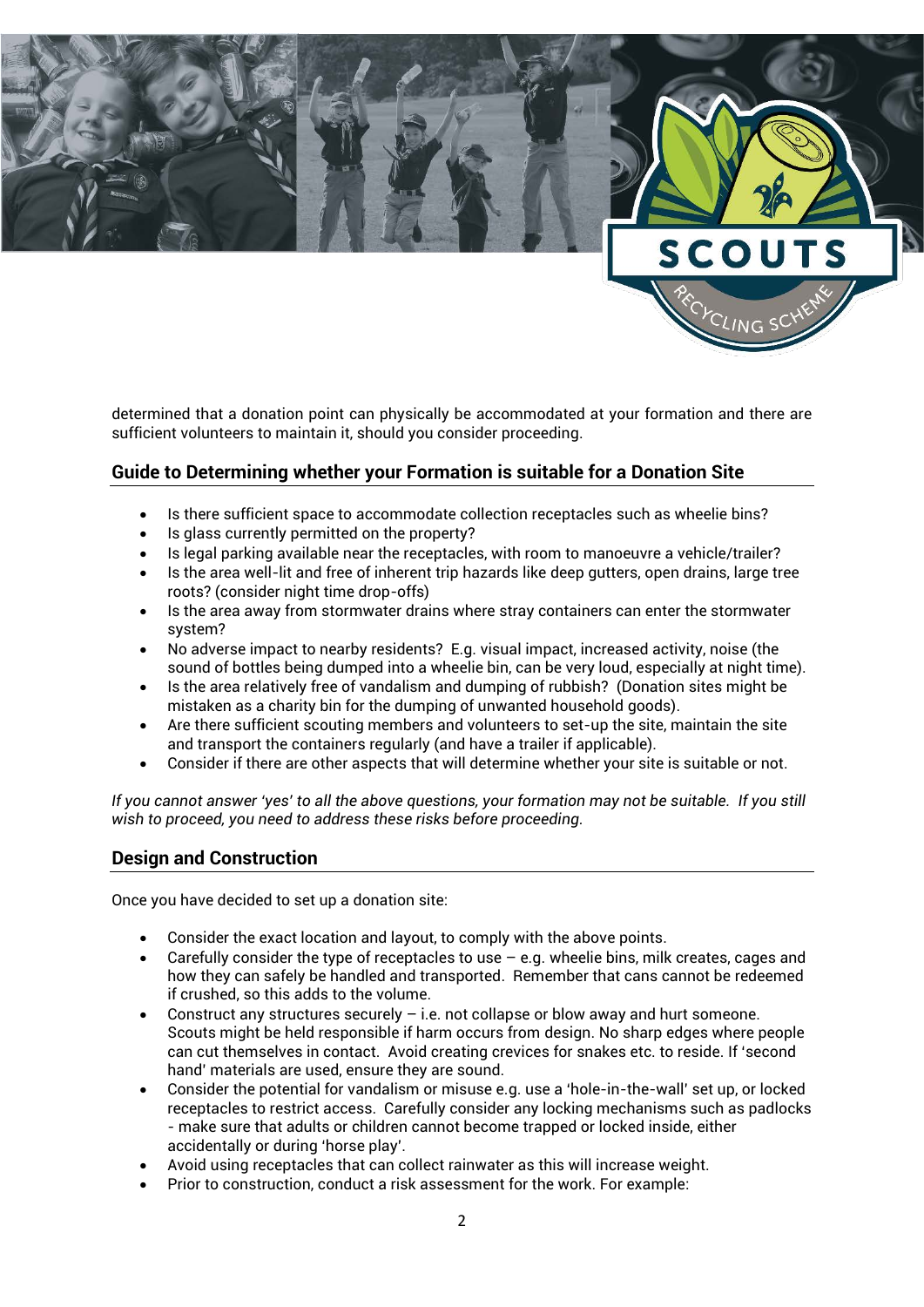

- o Safe use of power tools
- o Visual inspection of electrical cords
- Manual handling
- $\circ$  Traffic management (i.e. should cars be temporarily excluded from parking in the immediate vicinity on Scouts land while the construction is in progress?)
- o Safety and courtesy for members of the public passing by
- o Enclosed safety shoes
- o Drinking water
- o Do not climb on structures that are not designed to hold person's weight.<br>  $\circ$  Is asbestos present at that formation? If so, do not drill/cut.
- Is asbestos present at that formation? If so, do not drill/cut.

Develop safety instructions for transporting to a collection point, and make sure volunteers are aware of these rules.

### **Handling Recyclable Materials**

#### *Safety Instructions*

The list below provides basic rules  $-$  add any rules that are specific to your formation.

- Manual handling of recyclable materials must take place during daylight hours or when adequate lighting is available to prevent the likelihood of individuals tripping over obstacles and traffic hazards such as objects and uneven surfaces.
- Use appropriate manual handling techniques  $-$  see below.
- Wear PPE sturdy enclosed shoes with non-slip soles, sturdy gloves and sun protection.
- Obey parking rules, and show courtesy for residents and passers-by.
- Consider using a spotter.
- Keep clear of reversing vehicles or trailers make eye contact with driver.
- Clean up debris afterwards Debris is NOT to be swept or hosed down storm water drains.
- Drivers must be licensed. If using trailer, ensure both car and trailer are registered and adequately insured, and the driver is sufficiently capable.
- Obey safety rules / parking rules at the collection point.
- Return the receptacles ASAP.
- Report damaged items and equipment.
- A first aid kit should be made available when collections are being transported.

### **Manual Handling**

Use safe manual handling techniques, team lift for heavier loads.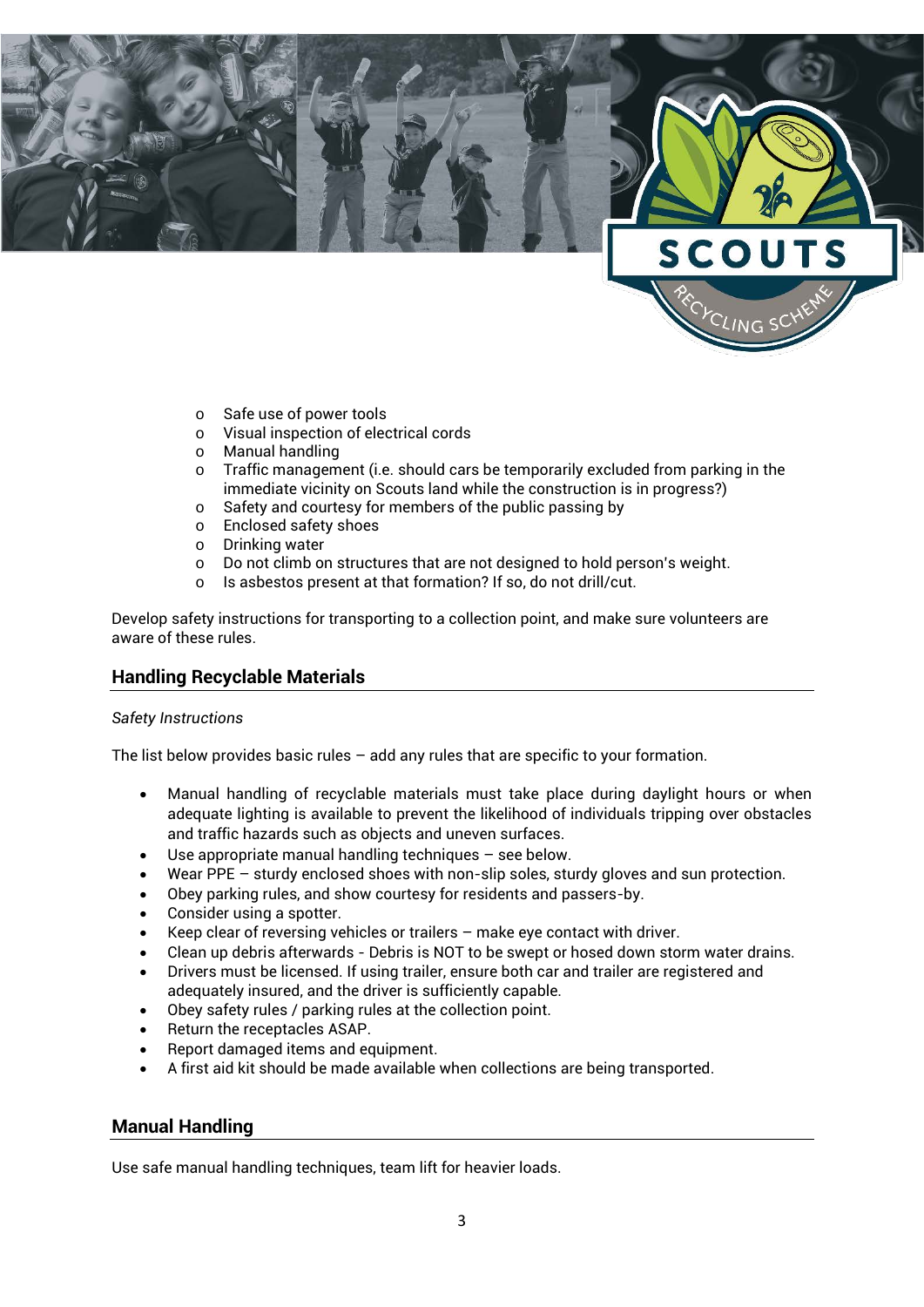

## Avoid:

- Repetitive or sustained force
- High or sudden force
- Repetitive movement
- Sustained or awkward posture

| Preparation                                                                      | Clear the lifting area of all hazards and<br>obstructions                                                                                                                                                    |
|----------------------------------------------------------------------------------|--------------------------------------------------------------------------------------------------------------------------------------------------------------------------------------------------------------|
| Check the load                                                                   | Check the characteristics of the load<br>(size, weight, shape)                                                                                                                                               |
| Correct foot position (to provide a stable base<br>and even weight distribution) | Your front foot should be placed beside<br>$\bullet$<br>the load and pointing in the direction<br>you intend to move<br>Your back foot should be placed slightly<br>behind and hip width from the front foot |
| Proper hold                                                                      | Hands should be diagonally opposite<br>$\bullet$<br>for security and comfort<br>Use the full length of your fingers and<br>palms to avoid fatigue                                                            |
| Bend your knees                                                                  | Reach down to the load by bending your<br>$\bullet$<br>knees, using leg muscles instead of<br>back muscles                                                                                                   |
| Keep your back straight                                                          | Keep your back as straight as possible<br>Raise your head with your chin just<br>before lifting                                                                                                              |
| Arm position and grip                                                            | Keep your arms as close to your body<br>with elbows tucked in as much as<br>possible while lifting and carrying                                                                                              |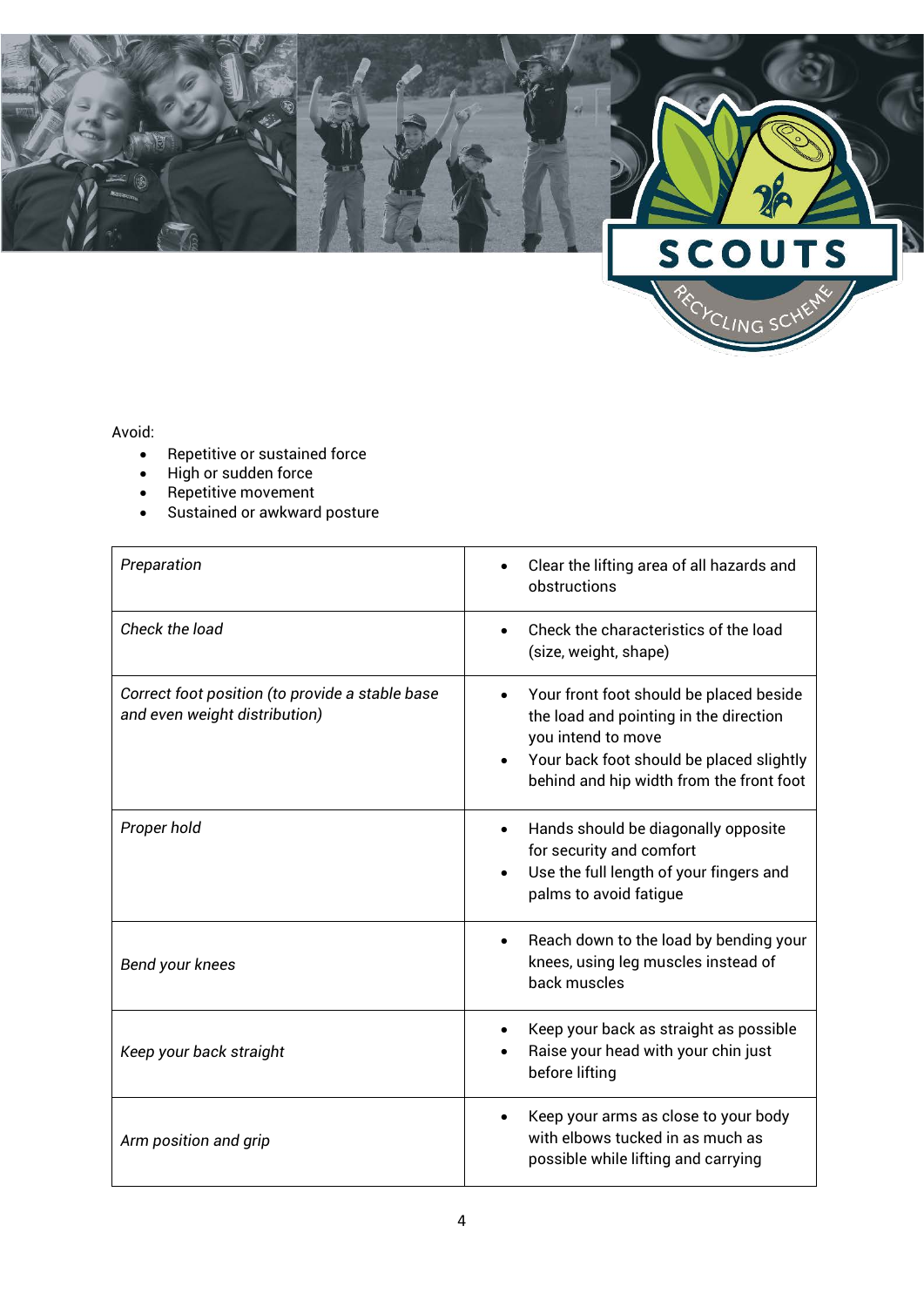

|                       | Do not change your grip whilst carrying<br>$\bullet$<br>a load    |
|-----------------------|-------------------------------------------------------------------|
| Setting the load down | Reverse these procedures when setting<br>$\bullet$<br>down a load |

# **Maintenance**

All recyclable materials should be stored in secure storage containers such as lockable wheelie bins to prevent litter. Sufficient space and disposal capacity should be included to ensure bins do not become overcrowded or overloaded. The correct size and type of bins and equipment should be used, for the purposes for which they were designed or intended.

All materials held in stackable storage (e.g. milk crates) should be stowed in a manner that minimises the risk of falling or being dislodged. No more than four milk crates should be stacked one on top of the other.

The storage area should be monitored to track donation volumes. Storage containers should be emptied and replaced as necessary to avoid overflow.

- Inspect area regularly, including checking that lighting works
- Make sure the pathway from vehicles to the collection point is free of trip hazards
- Establish additional pest management if needed.
- Provide broom and brush/pan nearby, to clear broken glass
- Monitor area and empty / replace receptacles as necessary to avoid overflow
- Use PPE e.g. enclosed shoes, sun screen, sturdy gloves (e.g. gardening gloves)
- Debris is NOT to be swept or hosed down storm water drains.

# **Reporting Injuries and Incidents**

### *General Reporting Duties*

Any individual who is involved in, witnesses or is alerted to an incident or accident causing damage to property and/or injury to persons must complete an Incident/Accident Report Form, which can be found on the Scouts Australia NSW website.